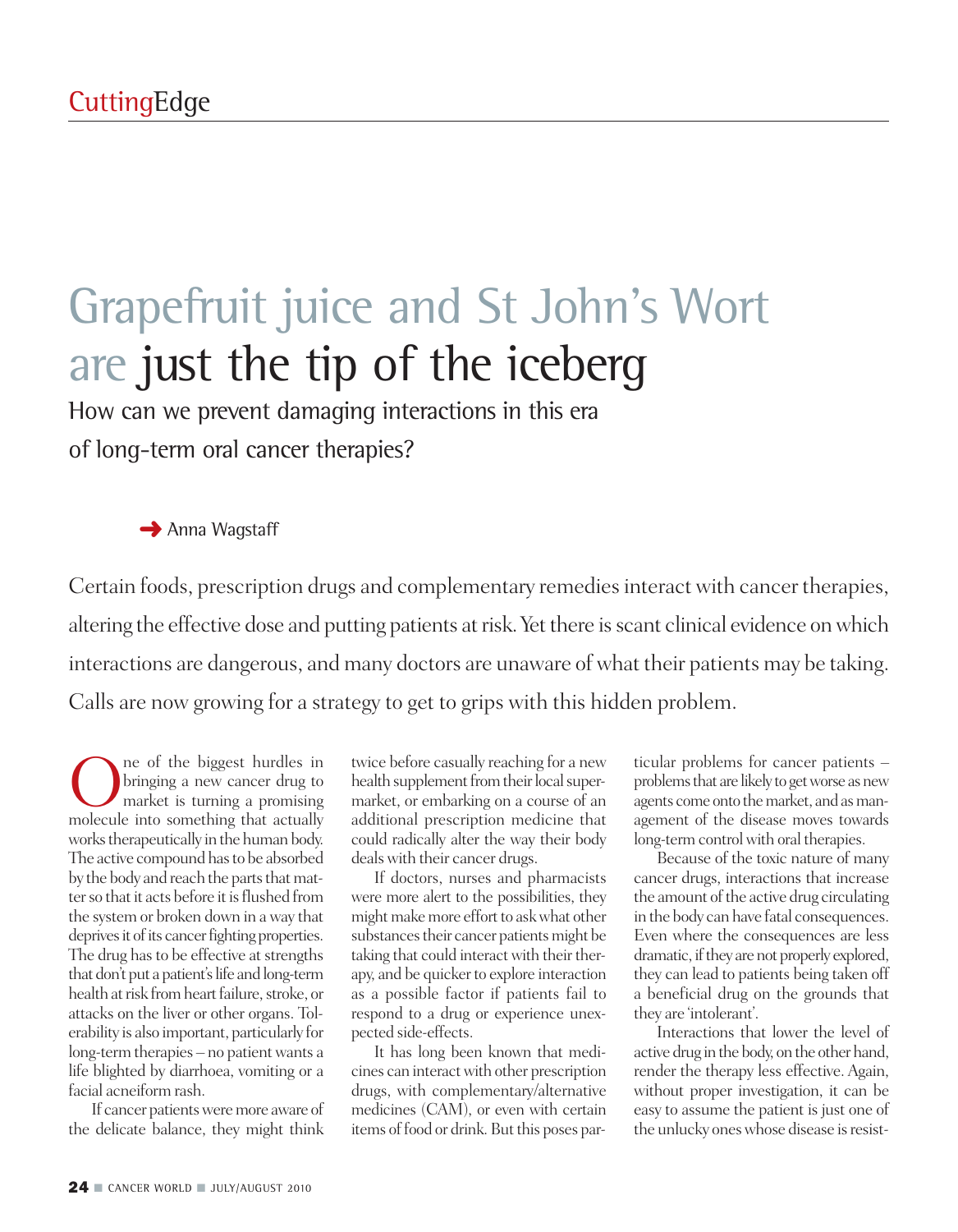### **CuttingEdge**



ant to the therapy. The problem is particularly acute with adjuvant treatments, where evidence of response or resistance may not become apparent for many years.

#### HOW SERIOUS IS THIS PROBLEM?

The behaviour of cytochrome P450 3A4  $(CYP3A4)$  offers a useful starting point for exploring the significance of the interaction problem. This enzyme plays a greater or lesser role in metabolising the tyrosine kinase inhibitors(TKIs) dasatinib (Sprycel), erlotinib (Tarceva), gefitinib(Iressa), imatinib (Glivec), lapatinib (Tyverb), nilotinib (Tasigna), sorafenib (Nexavar) and sunitinib (Sutent), and indeed some non-TKI anti-cancer drugs such as docetaxel, irinotecan, taxol, vincristine, etoposide, ifosfamide and tamoxifen.

If a patient's CYP3A4 levels increase above the range considered normal, these drugs are likely to be broken down into inactive compounds and flushed from the system too quickly, giving them less chance to do their anti-cancer work – effectively an underdose. If levels of the same enzyme are too low, however, more of the drug remains active in the body for longer than intended – effectively an overdose that could lead to very serious side-effects.

CYP3A4 levels seem to be affected by a wide spectrum of substances. The United States National Library of Medicine lists 38 prescriptiondrugs – including antifungals, antibiotics and antidepres-

sants – that inhibit CYP3A4 (making the cancer drug more toxic). It lists a further 20 drugs that induce CYP3A4 (reducing the efficacy of the cancer drug).Added to this are many CAM products and common foods known or suspected to interact with the enzyme – including grapefruit, starfruit, St John's Wort, kava-kava, cat's claw, valerian root, milk thistle, goldenseal, black cohosh, many herbal teas, ginseng, and genistein (found in soy products). The potential for problems is clear.

Some of these interactions pose a very serious threat (see table overleaf). The antifungal drug ketoconazole, for instance, can lead to a five-fold increase in serum concentrations of dasatinib, and a three-fold increasewith nilotinib and lapatinib. While serum concentrations of many of the TKIs are reduced by more than 80% in the presence of the bactericidal antibiotic rifampin. St John's Wort,

known as the 'sunshine herb', and commonly used inmany countries as a natural remedy to treat insomnia, sadness and depression, is known to reduce serum concentrations of imatinib by 30%, and is likely to have a similar effect in other TKIs.

ILLUSTRATION: FRED VAN DEELEN, WWW.ORGANISART.CO.UK Interactions that are flagged up as potentially dangerous by preclinical pharmacological data do not always play outin the clinic, however, as can be seen from the clinical data on sorafenib (see table), where ketoconazole shows no effect on serum concentration levels. It is therefore difficult to tell which of the substances featured on lists of inhibitors or inducers actually do pose a danger for  $\Xi$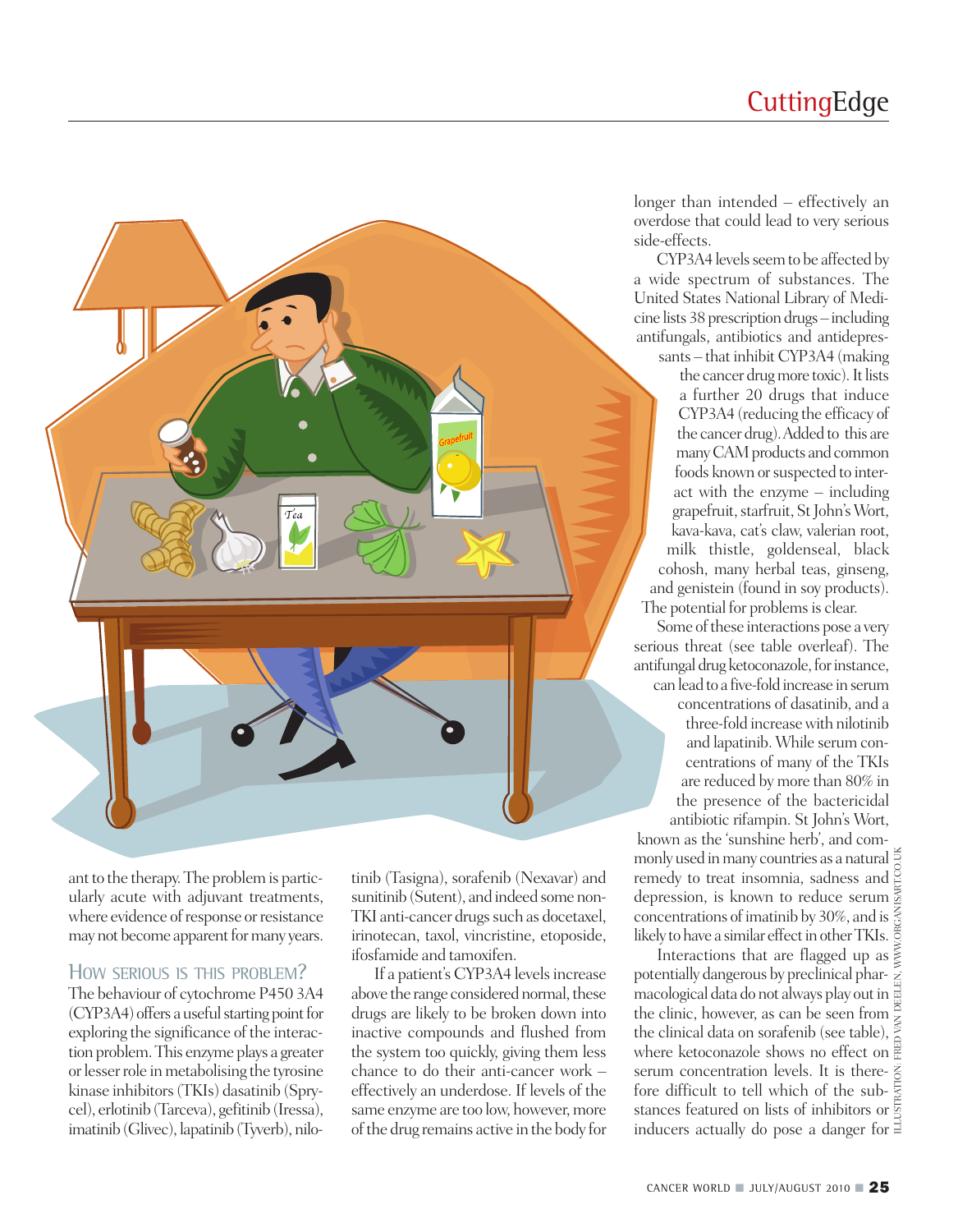which cancer drugs, as only a minority have been studied in a clinical setting. Indeed, many potential interactions would be unlikely to occur in practice – perhaps because the interacting drug is taken at a different time of day, or prescribed for too short a time, or the dose is too low to have a serious impact.

More of a worry, perhaps, are the hundreds of non-prescription products

that cancer patients take of their own volition and that have never been subjected to pharmacological scrutiny.

#### HOW WIDESPREAD IS THIS PROBLEM?

Drug interactions cannot always be avoided, but so long as they are identified, they can at least be managed. The danger lies in interactions that are not being iden-

| <b>Object Drug Inhibitor</b> |              | <b>Inducer</b> | <b>Comments</b>                               |
|------------------------------|--------------|----------------|-----------------------------------------------|
| Dasatinib                    | Ketoconazole |                | 5-fold ↑ AUC                                  |
|                              |              | Rifampin       | >80% ↓ AUC                                    |
| Erlotinib                    | Ketoconazole |                | >85% 1 AUC                                    |
|                              |              | Rifampin       | $>80\% \downarrow$ AUC                        |
|                              |              | Smoking        | Smokers have 65% lower<br>AUC than nonsmokers |
| Gefitinib                    | Itraconazole |                | 60%-80% 1 AUC                                 |
|                              |              | Rifampin       | $>80\% \downarrow$ AUC                        |
| Imatinib                     | Ketoconazole |                | 80% 1 AUC                                     |
|                              |              | Rifampin       | 75% ↓ AUC                                     |
|                              |              | St John's Wort | 30% ↓ AUC                                     |
| Lapatinib                    | Ketoconazole |                | 3.6-fold ↓ AUC                                |
|                              |              | Carbamazepine  | 75% J AUC                                     |
| Nilotinib                    | Ketoconazole |                | 3-fold ↑ AUC                                  |
|                              |              | Rifampin       | 80% ↓ AUC                                     |
| Pazopanib                    | Ketoconazole |                | 3-fold ↑ AUC of pazopanib<br>eye drops        |
| Sorafenib                    | Ketoconazole |                | No change in AUC                              |
|                              |              | Rifampin       | 37% ↓ AUC                                     |
| Sunitinib                    | Ketoconazole |                | 50% ↓ AUC                                     |
|                              |              | Rifampin       | 45% ↓ AUC                                     |

#### **SOME INTERACTIONS CAN HAVE A MAJOR IMPACT**

AUC – area under the curve (effective concentration of the drug)

*Source:* J Horn and Philip Hansten, *Pharmacy Times* April 2010

(http://www.pharmacytimes.com/issue/pharmacy/2010/April2010/DrugInteractions-0410)

tified, and by their very nature it is difficult to know how widely this is happening.

Research by Molassiotis et al. (*Ann Oncol* 16:655-663) showed that around 35% ofEurope's cancer patients use some form of CAM, with rates in some countries as high as 73%. Not every CAM is biologically active, but a lot are, and very little is known about how these products may interactwith cancer medication. Molassiotis found that herbal medicine was the most used CAM in the majority of countries and was in the top five CAM types used in every country bar one. Megavitamins/vitamins/minerals, homeopathy, and medicinal teas were also all in the top five in at least half of the countries surveyed.

Studies confirm what is already well known among patient advocacy groups – that doctors are often unaware of what additional substances their patients are taking. They seldom ask and patients can be reluctant to reveal the information, perhaps for fear of being ridiculed or told to stop, or simply because they don't perceive 'natural' remedies as relevant.

There is less excuse for such communication failures with prescription medicines. General practitioners wanting to prescribe an antibiotic will usually ask their patients if they are taking any other prescription medicines and in most cases they know if their patient is being treated for cancer.Community pharmacistswho provide the antibiotics should be aware of what other prescription drugs that patient is taking. However, they may not, if those drugs are delivered by the hospital, which is usually the case with chemotherapy and, in many countries, with oral cancer therapies.

In the absence of computerised medical records and automatic interaction alerts, the system relies on professional vigilance, and there are many opportunities for potential problems to be overlooked.

A study of the literature on the frequency of drug–drug interactions(DDIs) in cancer published in the Annals of Oncol*ogy*last year(vol20,pp1907–1912),found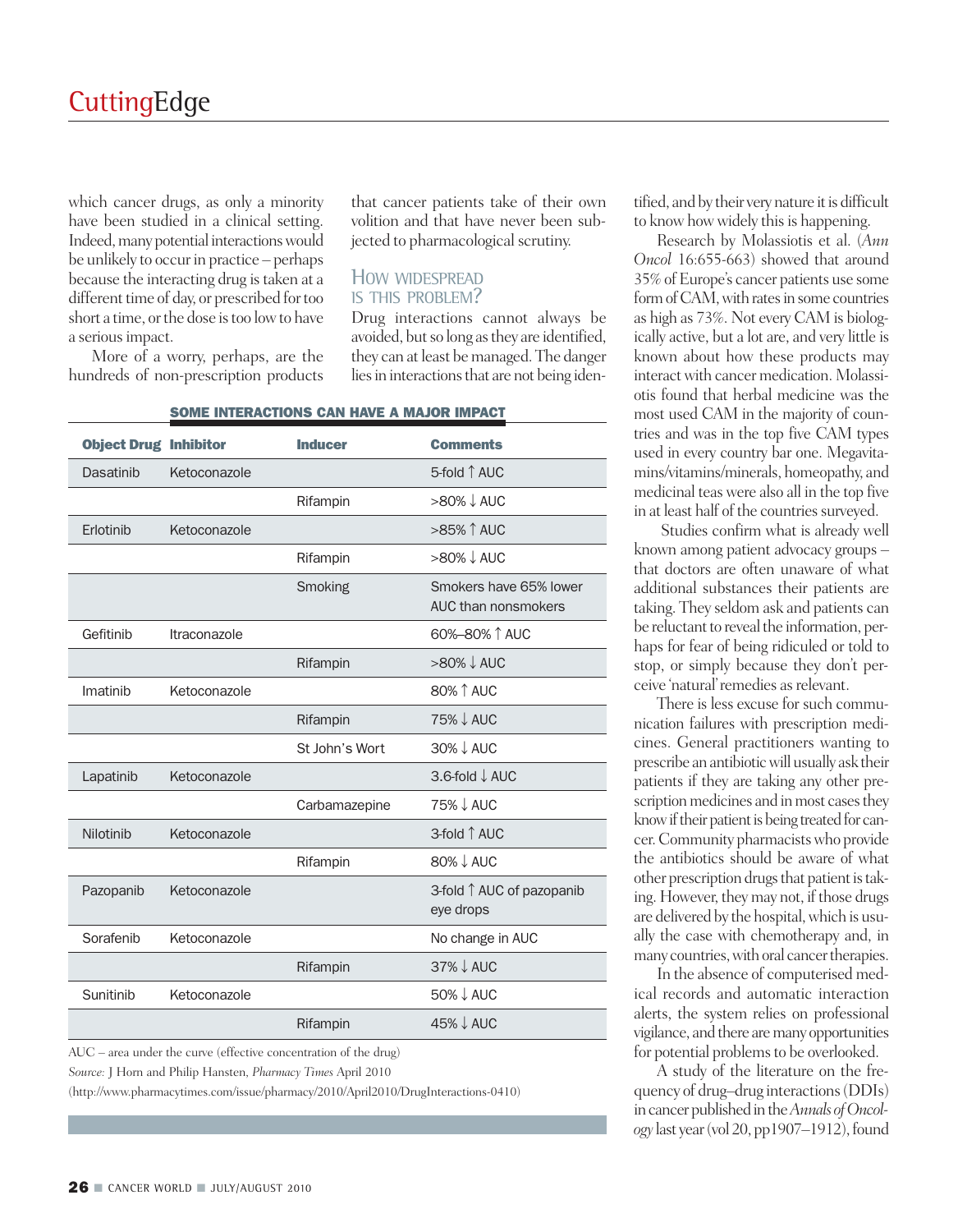

### Use of CAM in cancer across Europe

only eight publications, six of which reported on potential interactions, with only two trying to estimate the frequency of actual interactions. It concluded that "although it seems that one-third of cancer" outpatients are at risk of DDI, the proportion of them who actually suffer from DDIs remains unknown." They advise caution, in particular, in prescribingwarfarin, anticonvulsants and antihypertensives.

Warnings have also been sounded about the risk of interactions between tamoxifen and antidepressants.Estimates (Horn and Hansten, *Pharmacy Times*, March 2009) suggest that almost a third of patients on tamoxifen are taking antidepressants. But many antidepressants – particularly fluoxetine (Prozac), paroxetine (Paxil), bupropion(Wellbutrin) and duloxetine (Cymbalta) – are known to significantly inhibit the enzyme CYP2D6, which is needed to make tamoxifen do its job.

A recent retrospective clinical study did not find evidence that all these drugs reduced the effectiveness of tamoxifen in clinical practice, but it did find almost double the risk of death (91% increase) among women taking paroxetine for at least 75% of the time they were on tamoxAround 35% of Europe's cancer patients are thought to use some type of CAM – much of it biologically active. Herbal medicine was in the top five most popular types of CAM in every country surveyed bar one. Megavitamins/vitamins/ minerals, homeopathy, and medicinal teas were in the top five in at least half of the countries *Source:* Molassiotis et al.

(2005) *Ann Oncol* 16:655–663

ifen. Excess mortality was reduced to 24% increased risk if the overlap was only for 25% of their time on tamoxifen (Kelly et al. 2010, *BMJ* 340:c693).

It is difficult to know how many of the doctors who prescribe antidepressants, the pharmacists who administer them

> and the breast cancer patientswho take them are aware of these dangers.There is anecdotal evidence that awareness is not as high as it

should be even among psychooncologists.Andwhile some breast cancer advocacy organisations such as Mamazone in Germany cover this issue in their national and regional education days and provide information and advice on their website, the UK advocacy organisation Breast Cancer Care makes no mention of it in their patient leaflet on tamoxifen, and nor does the website of the Macmillan Cancer Support.  $T_{ea}$ 

#### A GROWING CONCERN

Jutta Hübner, a medical oncologist specialising in the use of CAM, who heads the department of Palliative, Supportive and Complementary Therapy at the University Cancer Centre in Frankfurt, is reluctant to hazard a guess

at the scale of the interaction problems among cancer patients.She is convinced, however, that it is steadily growing. "The problem with TKIs and drugs like that is they are forthe long term.Chemotherapy lasts for about three months, and in most cases it is only the day of therapy itself that is the really sensitive period. TKIs, or even oral chemotherapy, is something patients take at home, so the possibility of interactions is much greater."

She points to the steady rise in the number of CAM substances now available on the Internet, including a lot of traditional Chinese and Ayurvedic medicines which are often biologically highly active, but in ways that have never been pharmacologically investigated.Compounding the effects of this rise in supply is a parallel rise in demand, with the trend for patients to want to know more and take more personal responsibility for their own health. "Our patients learn that they have to look for themselves in the system. And when you look for yourself, you find some things that are good and some things that are problematic. It is very hard for the patients to know which way to go."

Hübner offers a couple of examples from her own recent experience to illustrate how various and unpredictable are the potential problems. One patient on chemotherapy had come in after suffering very serious side-effects. It turned out that she had been drinking her own urine, having read that this could help fight the cancer. As her urine contained large quantities of the metabolites of the chemother-

> apy drug that had been flushed from her system, she was in effect giving herself a second dose.

Another patient who had been doing very well on chemotherapy recently turnedup at clinic, also suffering very serious side-effects. This wasn't a problem with interaction. It

was simply that since starting a 'cancer diet', she had lost so much weight that the chemotherapy dose she had started on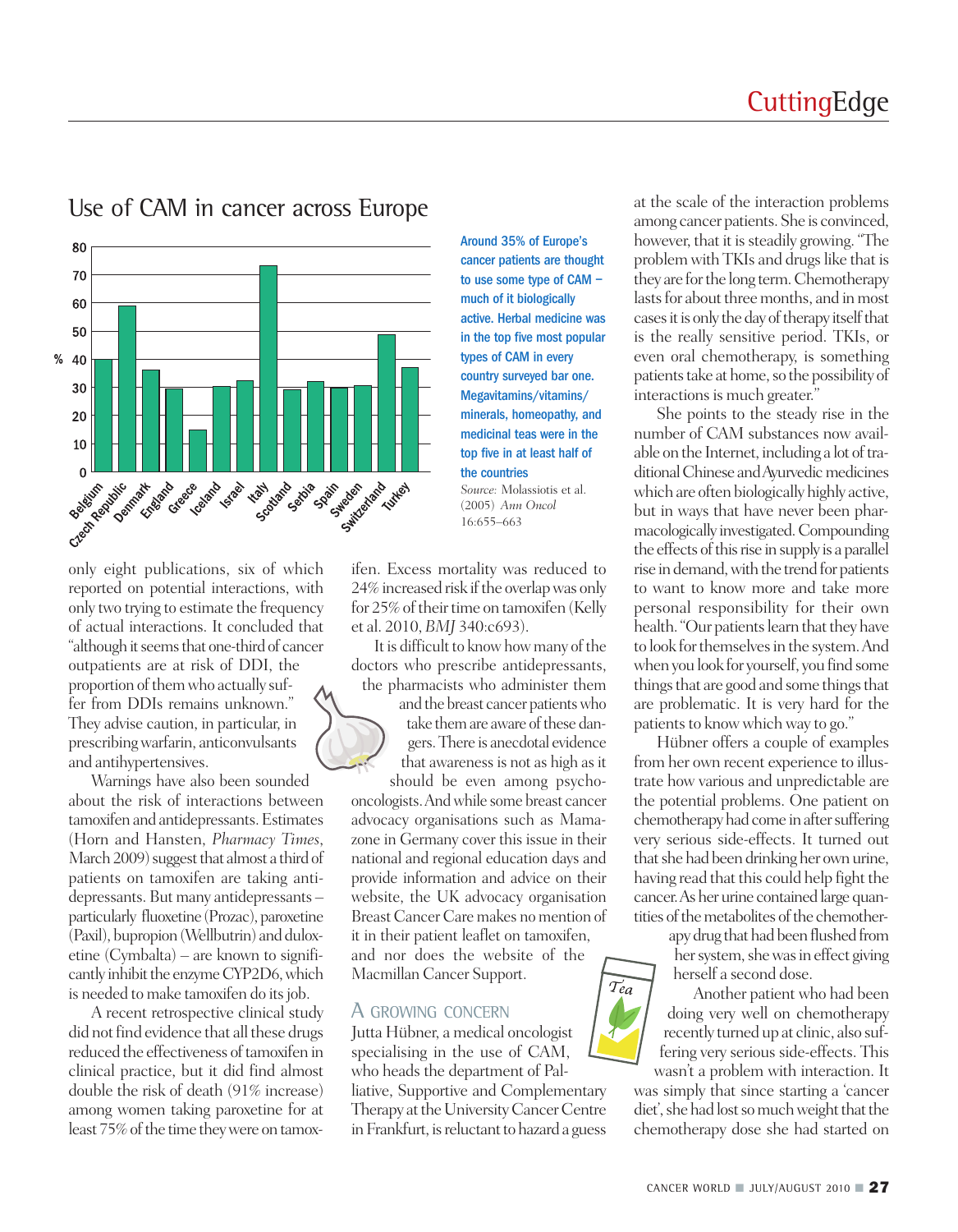## "Some things are good and some things are problematic – it is very hard for patients to know which way to go "

was now too big for her reduced body

mass, and the change had gone unnoticed. Hübner says, "She could have had very, very serious consequences, but fortunately they stopped the chemotherapy. This is an example that shows we really should be careful to ask our patients what they are doing.".

Doctors are aware that interactions can be a problem, she adds, but they don't really know what to look for. "Most of our data about interactions are derived from preclinical experiments in laboratories and animal experiments, whereas most interactions that really happen are not reported." She worries that there is too much hype around some of the pharmacological data on interactions, and cites the recent flurry of articles around green tea and bortezomib (Velcade) as a case in point.

"There are pretty few data, and I've had so much discussion with patients: 'Can we drink one cup of green tea a day or not?' I think we need to calm down. There is even a newpapersaying green tea extract and Velcade go very well together." If you create toomuch hype over very uncertain data, you end up with a confused picture that can make life very stressful for patients and very difficult for oncologists when they are asked for advice.

"The question always for a doctor is what to tell the patients. We can't say, 'Don't use all these things', because, using the example of green tea and Velcade, the problem is not just green tea; any antioxidant will do exactly the same. So if you want to say 'no green tea', you also have to tell the patient: 'Don't eat any fruit, don't drink any tea, drink water and eat bread and that's all.'"Which, asshe points out, is

prettymuch the advice some patients are

given. "I have seen some sheets for patients telling them what they should not eat, and sometimes I'm asking, 'For heavens sake what do you eat if you have to be careful of all these things?'"

Hübner, who chairs the CAM working party of the German Cancer Society (Deutsche Krebsgesellschaft), wants to see a whole new approach to dealing with this issue, based on:

- regular communication with patients
- a more open-minded approach to CAM, based on seeking expert advice rather than always advising against, and
- a systematic effort to build up an evidence base about which substances present significant interaction problems with which therapies in clinical practice.

With her colleagues on the CAM working party, she is recommending the use of a questionnaire that could be used in outpatient clinics and hospitals to regularly screen patients about what they are doing. This would be backed up by an expert advice centre that doctors could turn to for advice on interactions, This would allow the patient to 'own up' to taking something without feeling theywill be punished by their oncologist.

They also want to set up a registerwhere doctors can report interactions or unexpected side-effects, in order to compile information and to allow doctors to swap notes with colleagues elsewhere whose patients are taking similar compounds.

Hübner herself has been arguing for many years about the need for guidelines on CAM, including simple and clinically relevant information on interactions, to replace the current reliance on lengthy lists of hypothetical dangers. Thiswould be helpful for doctors and for pharmacists, she suggests, but also for patients, many of whom are currently well aware of the dangers of interactions, but hazy on details. "Nearly everyone seems to have heard of St John's Wort and grapefruit," she says, "but often they assume that if they stay away from these two products then everything else is OK."

As so often happens, however, the clinical studies needed to draw up these guidelines and develop knowledge and expertise in this area are being held up by lack of funding. "We have many interesting projects, but no funding. We are waiting for a response from the Deutsche Krebshilfe, (German Cancer Aid) which gives support to research, and I amtalking tomany other peoplewhomay give somemoney to some

of our projects. This is a big difference to the US system where the cancer centres get public funding for their complementary activities as well."

#### A ROLE FOR PHARMACISTS

Hübner and her colleagues can expect support for their efforts from one key groupof professionals,who 10 years ago joined together to form the European Society of Oncology Pharmacy. ESOP believes oncology pharmacists are perfectly positioned to play a key role in communicatingwith patients about interactions, side-effects and adherence, as the trend towards long-term oral therapies reduces the contact